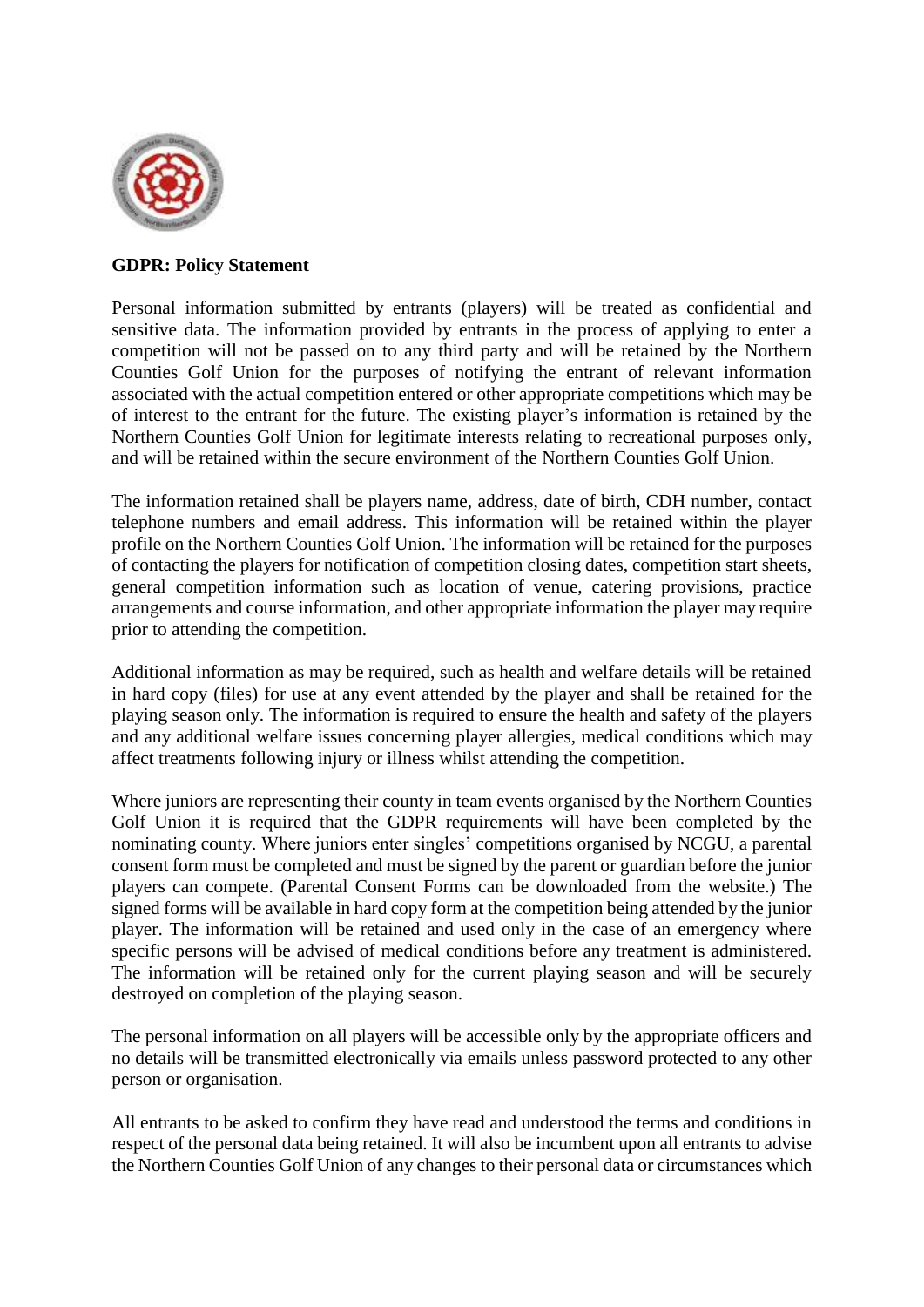may affect the methods of communication at any point in the future (changes of address, contact numbers, email address or medical conditions).

All entry forms, hard copies of online entries, will contain a tick box or signature line to confirm entrants have read and agree to the terms and conditions of the GDPR policy statement.

## **Data retention**

| Description         | Reasons                                                                                                                                                                                                                          | Processing                                                                                                                                                   |
|---------------------|----------------------------------------------------------------------------------------------------------------------------------------------------------------------------------------------------------------------------------|--------------------------------------------------------------------------------------------------------------------------------------------------------------|
| Name                | For identification of player                                                                                                                                                                                                     | Information retained within<br>the player profile by the<br>NCGU and is password<br>protected. Data retained for<br>unlimited time.                          |
| Address             | correspondence<br>For<br>in<br>relation to competition entry,<br>issuing<br>of<br>any<br>prize<br>vouchers, competition entry<br>refunds.                                                                                        | Information retained within<br>the player profile by the<br>NCGU and is password<br>protected. Data retained for<br>unlimited time.                          |
| Date of Birth       | To establish category in age<br>related competitions.                                                                                                                                                                            | Information retained within<br>the player profile by the<br>NCGU and is password<br>protected. Data retained for<br>unlimited time.                          |
| Phone number( $s$ ) | For urgent contact in relation<br>to competition information.                                                                                                                                                                    | Information retained within<br>the player profile by the<br>NCGU and is password<br>protected. Data retained for<br>unlimited time.                          |
| Email address       | For issuing of start sheets,<br>competition<br>information,<br>entry closing dates, changes<br>in competition conditions.                                                                                                        | Information retained within<br>the player profile by the<br>NCGU and is password<br>protected. Data retained for<br>unlimited time.                          |
| <b>CDH</b>          | of<br>the<br>For<br>purposes<br>registering and notifying any<br>handicap<br>adjustments<br>following completion of a<br>competition and to establish<br>player<br>meets<br>entry<br>requirements on handicap<br>related events. | Information retained within<br>the player profile by the<br>NCGU and is password<br>protected. Data retained for<br>unlimited time.                          |
| Medical conditions  | For the health and welfare of<br>the player at a competition<br>where allergies or medical<br>conditions would affect any                                                                                                        | Information<br>retained<br>in<br>hardcopy (paper files) for the<br>duration<br>of the playing<br>season. Data destroyed at the<br>end of the playing season. |